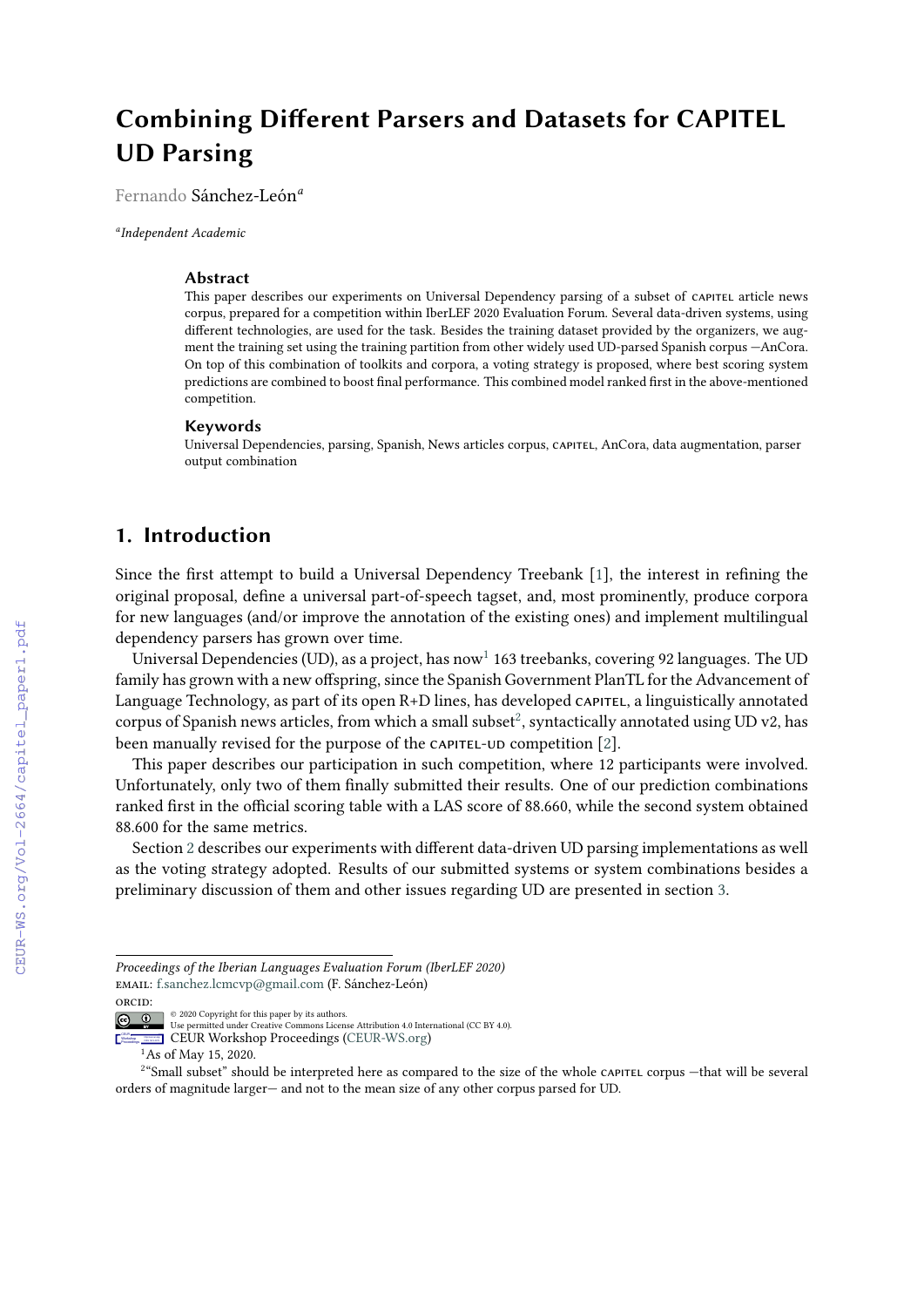# **2. Approach**

Rather than developing another UD parsing system, we have opted for the (re)use of well established UD parsers for the estimation of UD parsing models from the CAPITEL-UD datasets. There were a number of reasons for this decision, ranging from the number of existing systems capable of performing UD analysis to our desire to experiment with the combination of various prediction systems, as it is explained below.

The final decision was to use at least three different toolkits to the UD parsing problem, not necessarily the best scoring ones, from the last 2-3 years shared tasks on this issue. The selection of systems was also performed based on criteria of ease of set up and configuration, as well as maturity (and clarity) of online documentation of each candidate system. Finally, the three solutions that have been tested are UDPipe, NLP-Cube and Stanza. Our experiments with them are described in the rest of this section.

#### **2.1. UDPipe**

UDPipe [\[3\]](#page-6-0) is a trainable pipeline for tokenization, tagging, lemmatization and dependency parsing of CoNLL-U files. Program version used in this experiment, 1.2, ranked 8<sup>th</sup> in *CoNLL 2017 SharedTask: Multilingual Parsing from Raw Text to Universal Dependencies*. [3](#page-1-0)

Only the dependency parsing module has been trained, since capitel-ud datasets provide tokenization, tagging and lemmatization for all data distributed to challenge participants. Datasets are provided in CoNLL-U format.

Although its main author has developed a UDPipe 2.0 Prototype the CoNLL 2018 UD Shared Task [\[4\]](#page-6-1) (known as UDPipe-Future),<sup>[4](#page-1-1)</sup> we wanted to give a try to the original UDPipe implementation, and consider it as our baseline system for the current challenge. UDPipe 1.2 uses word embeddings but its implementation is previous to the (now generalized) contextualized word embeddings available in, for instance, UDPipe 2.0.

In our experimentation with UDPipe, we have used the train dataset with random search for hyperparameters (using the run=number option). Besides, with all three packages used, a ten-fold cross validation using training material has been performed, using this to select the model with best performance.

The only remarkable tuning in our experiments with respect to the original setup has to do with form and lemma embeddings. UDPipe authors pre-compute form embeddings with word2vec using the training data. All other embeddings used by the system are initialized randomly and updated during training. We rather have also used form and lemma embeddings computed from a 500M word corpus of newspaper text we have compiled and POS tagged. Besides, we have used fastText word embeddings trained on *Common Crawl* and *Wikipedia* corpora.[5](#page-1-2)

Table [1](#page-2-0) shows results on development set of a model built with the training material using different word embeddings.<sup>[6](#page-1-3)</sup>

Increasing the number of iterations on the training set above 20 (the value recommended by UDPipe authors) does not improve any of the models. Our results for LAS are on a par with those obtained by UDPipe developers on UD 2.3 AnCora corpus [\[5\]](#page-6-2), whose LAS score is 84.6 for raw text, but using

<span id="page-1-0"></span><sup>3</sup>http://universaldependencies.org/conll17/results.html.

<span id="page-1-1"></span><sup>4</sup>Available at https://github.com/CoNLL-UD-2018/UDPipe-Future.

<span id="page-1-2"></span> $5$ Available at https://fasttext.cc/docs/en/crawl-vectors.html.

<span id="page-1-3"></span><sup>6</sup>The rest of the parameters are those suggested by UDPipe developers. We refer to validation dataset as dev.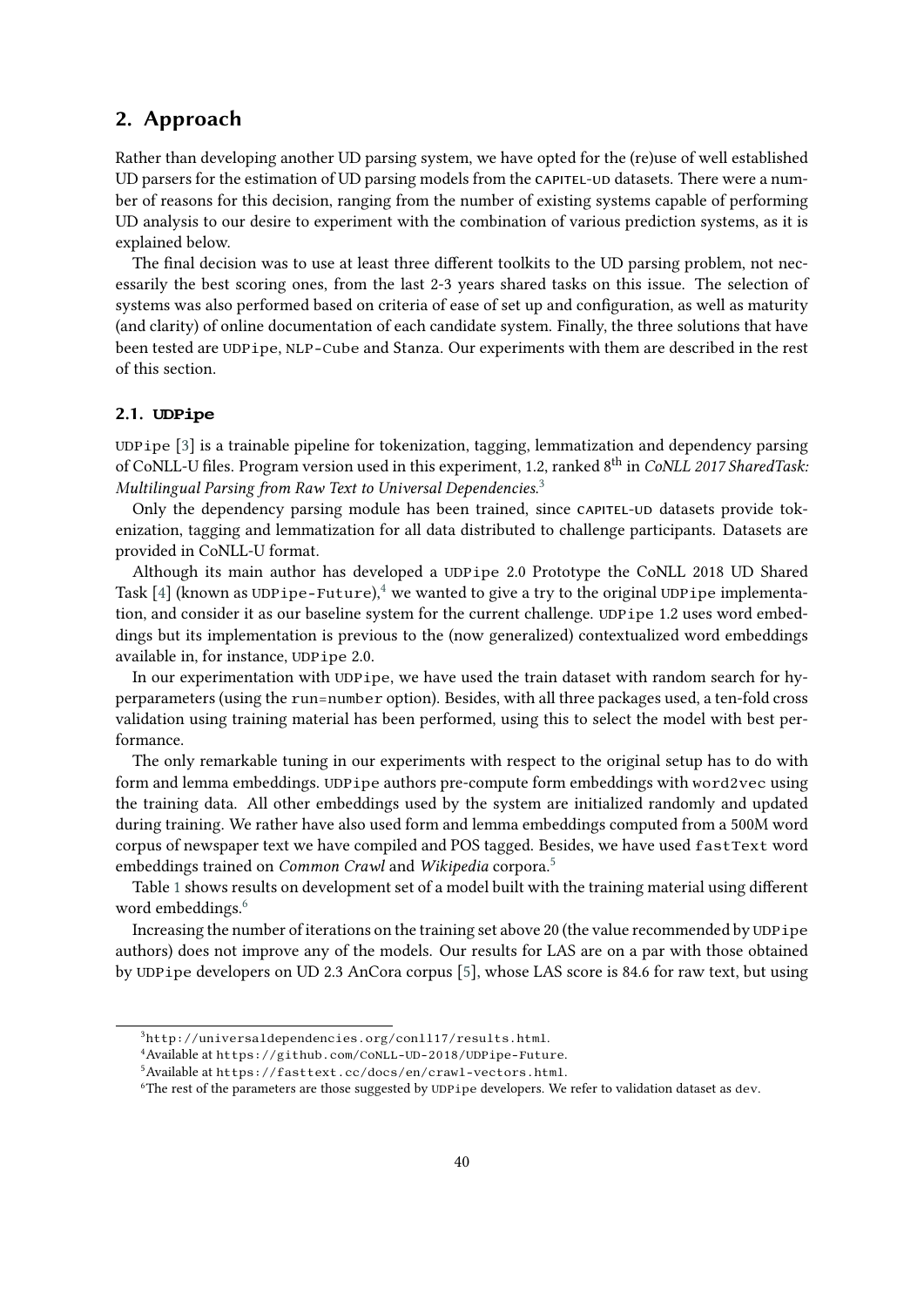## **Table 1**

<span id="page-2-0"></span>

|  |  |  | Results on dev dataset using UDPipe with different embeddings and iterations |  |
|--|--|--|------------------------------------------------------------------------------|--|
|  |  |  |                                                                              |  |

| <b>Iterations</b> | Embeddings  | <b>UAS</b> | LAS   |  |
|-------------------|-------------|------------|-------|--|
| 10                | train       | 87.03      | 83.23 |  |
| 10                | $train+dev$ | 86.96      | 83.23 |  |
| 10                | News Corpus | 87.78      | 84.05 |  |
| 10                | CC          | 87.55      | 83.86 |  |
| 20                | train       | 87.61      | 83.77 |  |
| 20                | train+dev   | 87.68      | 84.00 |  |
| 20                | News Corpus | 88.04      | 84.32 |  |
| 20                | CC          | 87.57      | 83.90 |  |

## <span id="page-2-2"></span>**Table 2** Results for NLP-Cube with different embeddings

| Embeddings  | <b>UAS</b> | LAS   |
|-------------|------------|-------|
| CC.         | 90.69      | 86.84 |
| News Corpus | 90.28      | 86.16 |

form and lemma embeddings derived from AnCora itself. It seems that using word embeddings from big enough volumes of same genre text improves results with this toolkit.

### **2.2. NLP-Cube**

NLP-Cube is an open source framework developed by Adobe that competed in CoNLL 2018 (it ranked  $9^{\text{th}}$  for LAS score).<sup>[7](#page-2-1)</sup> This toolkit provides an end-to-end text processing solution using neural networks, and it includes modules for sentence splitting, tokenization, lemmatization, part-of-speech tagging, dependency parsing and named entity recognition for more than 50 languages [\[6\]](#page-6-3).

For this software package, we have used off-the-shelf hyperparametes with Common Crawl embeddings. Early stopping was set to 40 (default is 20), to allow for maximal optimization of the model. This time, performance is lower using News Corpus embeddings, as it can be seen in table [2.](#page-2-2)

NLP-Cube uses "multiple stacked bidirectional LSTM for the parser layers and project 4 specialized representations for each word in a sentence, which are later aggregated in a multilayer perceptron in order to produce arc and label probabilities." [\[6\]](#page-6-3)

Although not tested for this competition (in which POS tagging is already provided by organizers), NLP-Cube is an interesting model to explore since it allows jointly training to also output morphological features. According to the authors, this combined training increases the absolute UAS and LAS scores by up to 1.5%.

## **2.3. Stanza**

Stanza [\[7\]](#page-6-4) is a Python natural language analysis toolkit developed by Stanford University. Its modules are built on top of the PyTorch library and it provides pre-trained models for 66 languages. It

<span id="page-2-1"></span> $7$ http://universaldependencies.org/conll18/results.html.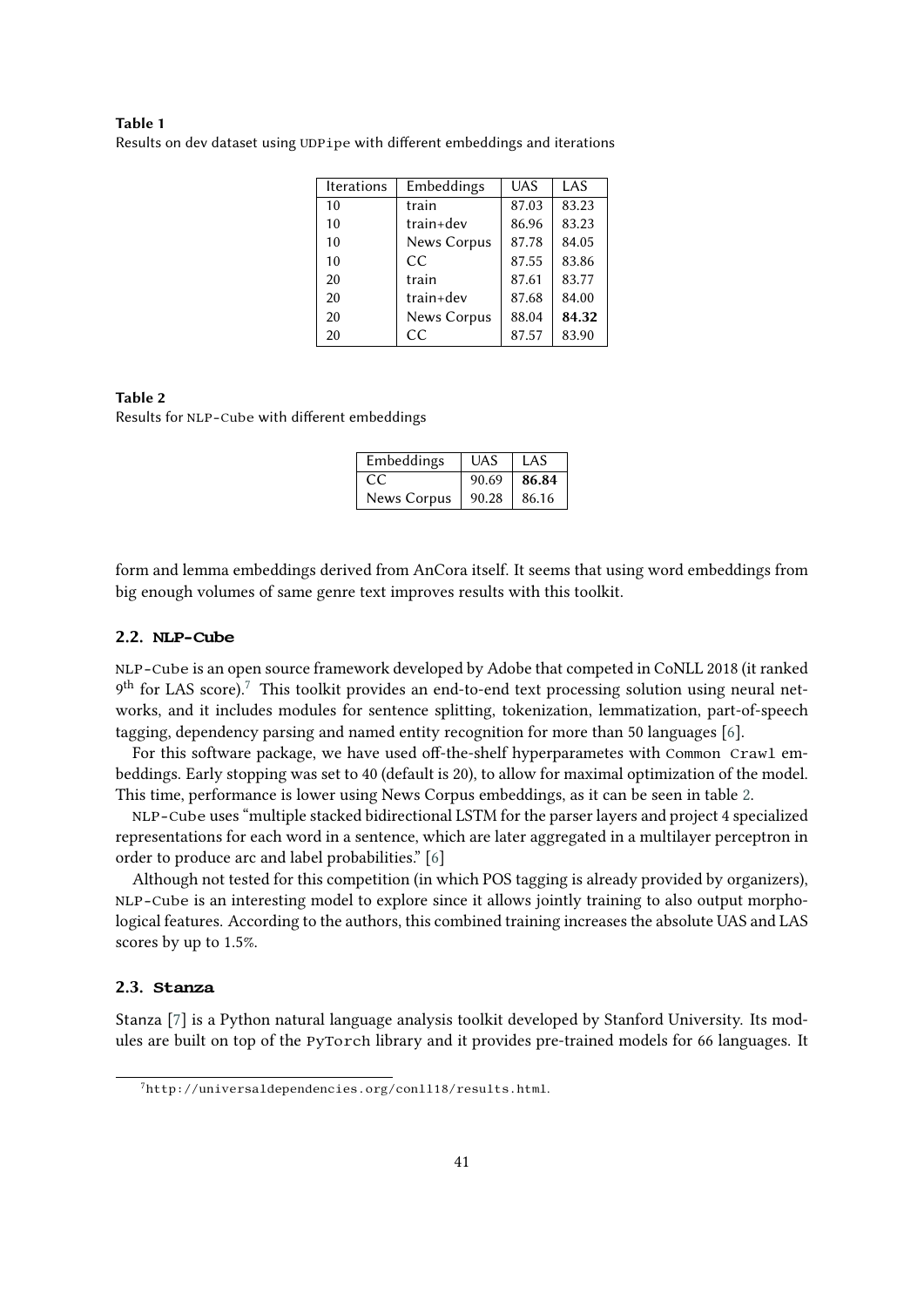can interface with the popular Stanford CoreNLP Java package from the same institution. For UD, Stanza implements a Bi-LSTM-based deep biaffine neural dependency parser, augmented with two linguistically motivated features that handle *linearization* order of two words in a given language and prediction of the typical distance in linear order between them.

The results obtained with this parser outperform those of UDPipe by nearly 5 points, as it is shown in table [3.](#page-4-0) For this reason, we also considered the possibility of building another model with this parser, just in case UDPipe results could degrade the overall performance of the joint system.

For the above-mentioned purpose, we have tried to augment the training data pooling together the training partitions from both capitel-ud and AnCora.[8](#page-3-0) We were aware of the different treatment of various Spanish language phenomena in CAPITEL-UD and AnCora. These affect tokenization, morphological analysis and dependency relations. A by no means exhaustive list of differences is presented in the following paragraphs.

Tokenization: Words *al* and *del* (preposition+masculine article) are split in CAPITEL-UD whereas they remain as a single token in AnCora, being the former decision compliant with UD v2 guidelines. Other multiword elements like adverbial, prepositional and conjunctive phrases are represented in one token in capitel-ud but, although recognized as a unit in the MISC column of CoNLL-U format, they are split in AnCora, with AnCora practice as UD v2 compliant. Perfect verbal forms, which are syntagmatic in Spanish, are considered one token in CAPITEL-UD but two in AnCora, again being An-Cora decision compliant with UD v2 guidelines.

**Morphological analysis:** Adjectives not showing morphological features for gender (*leve* —either masculine of feminine— as opposed to *recto* —only masculine—) don't include this feature in the parse tree in AnCora, which is however present in capitel-ud analyses; both annotation practices are allowed by UD v2 guidelines in this case.

**Dependency relations:** Relative pronouns, like the very frequent word *que*, are systematically labeled with the corresponding syntactic function in AnCora while capitel-ud uses a kind of double labeling where both the function and the label mark are used; although described in the accompanying capitel-ud documentation, these features are not prescribed in the UD v2 guidelines. Relative clauses are labeled as ac1 in AnCora while capitel-up uses the language specific ac1:relcl; both annotations are UD v2 compliant. In complex predicates like *llevar a cabo*, the noun is labeled as compound in AnCora (in accordance with the UD guidelines), being an obl in capitel-ud.

From this incomplete comparison of annotation styles, let us note in passing that none of the corpora perfectly follow the UD guidelines, although AnCora is closer to full compliance than CAPITEL-UD is.

In spite of these differences, specially those showing two dependency relations coding styles, data augmentation was also considered in order to train a model for Stanza using training material from both capitel-ud and AnCora corpora, in order to have three times more training data than that pro-vided by CAPITEL-UD organizers. Results for both models are presented in table [3.](#page-4-0)

As can be observed, the pooled model using data augmentation increases performance by 0.11% with respect to capital-ud set alone. Data efficiency is low, since for this LAS gain, 14,305 new training

<span id="page-3-0"></span><sup>8</sup>This is actually an area of improvement for Stanza suggested by its authors to provide language models more robust for different genres [\[7\]](#page-6-4).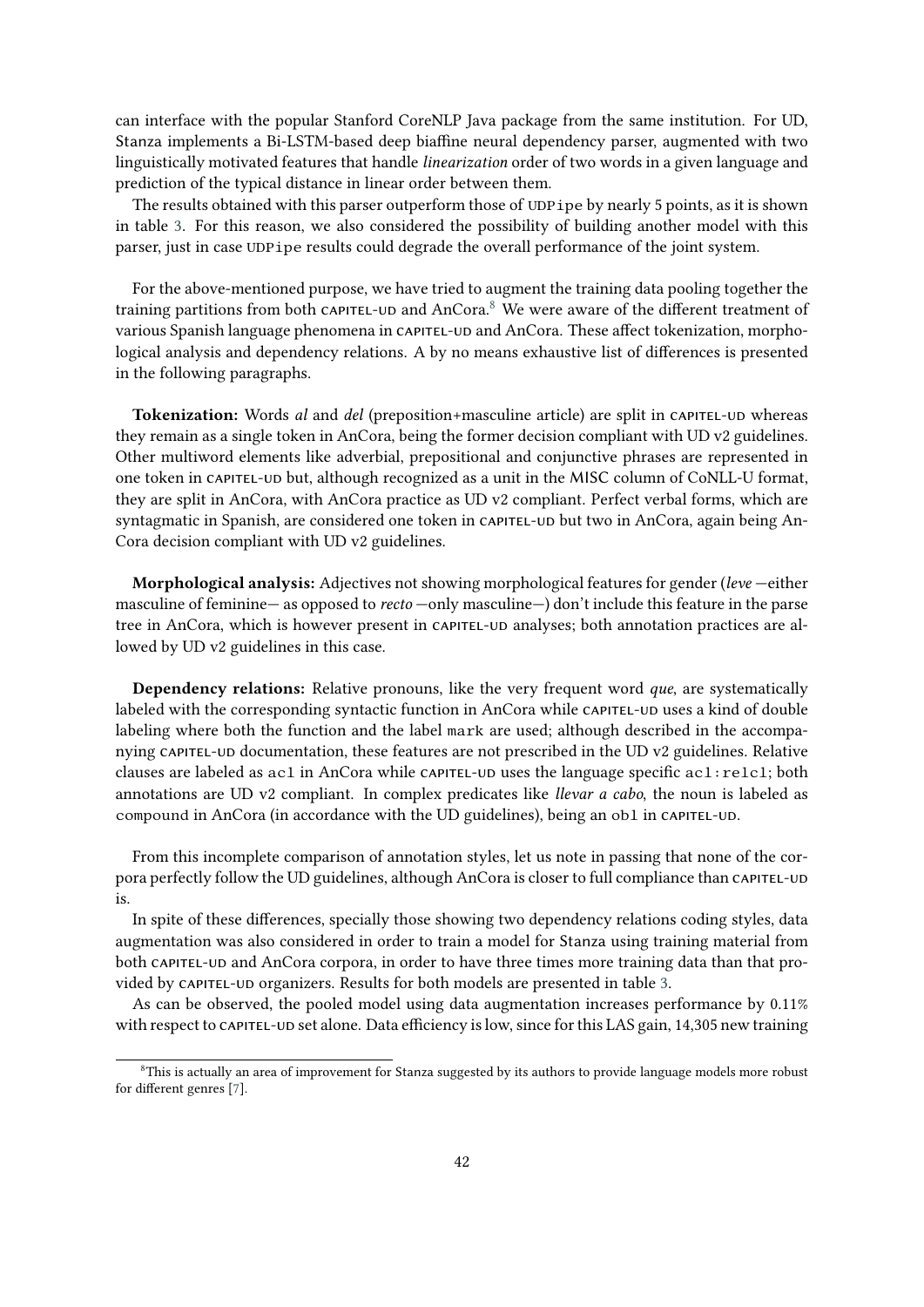## <span id="page-4-0"></span>**Table 3** Results for Stanza with different training sets

| Dataset                                               | UAS LAS       |  |
|-------------------------------------------------------|---------------|--|
| CAPITEL-UD training dataset                           | $91.54$ 88.19 |  |
| CAPITEL-UD + AnCora training datasets   91.53   88.30 |               |  |

#### **Table 4**

<span id="page-4-3"></span>Results for system combinations

| Systems                                | <b>UAS</b> | LAS   |
|----------------------------------------|------------|-------|
| UDPipe, NLP-Cube, Stanza-C, Stanza-CAn | 91.65      | 88.39 |
| UDPipe, Stanza-C, Stanza-CAn           | 91.63      | 88.37 |
| UDPipe, NLP-Cube, Stanza-C             | 91.38      | 88.02 |
| UDPipe, NLP-Cube, Stanza-CAn           | 91.41      | 88.16 |
| UDPipe, Stanza-C, Stanza-CAn           |            | 88.29 |
| NLP-Cube, Stanza-C, Stanza-CAn         | 91.72      | 88.46 |

sentences have been used —the whole AnCora training partition. However, this is probably due to the sharp differences in the annotation styles from both datasets. A post-competition experiment using data augmentation with only 500 new sentences from the same genre (analyzed with the Stanza model and hand corrected by the author) delivers a LAS score of 88.46. Note that this is also the best score obtained with our pooled model (see section [2.4\)](#page-4-1).

With this improvement in mind, had we had more time for the competition, we could have implemented an automatic (partial) solution to bring both corpora closer. Unfortunately, in order to outperform other possible competitors, this should have been done by adopting capitel-ud developers decisions, which, as already stated, deviate from the UD guidelines.

## <span id="page-4-1"></span>**2.4. Voting strategy**

Our first underlying plan for this competition was that of combining predictions from various UD parsers, as an attempt to further improve our overall performance. Rather than implementing our own solution, we have used for this purpose conllu-voting.py, a Python implementation of Chu-Liu-Edmonds minimum spanning tree over a graph of CoNLL-U files, which is part of a set of "[s]cripts for compatibilitising between VISL-CG3, Apertium, CoNLL-X and Universal Dependencies".[9](#page-4-2)

There were four system predictions to combine —those of UDPipe, NLP-Cube and two models produced with Stanza. Table [4](#page-4-3) shows results on development dataset using several of the possible combinations available.[10](#page-4-4)

As table [4](#page-4-3) shows, although the combination of all parsing systems improves our overall performance by 0.09%, it is leaving out our lowest performant system, UDPipe, that we get an LAS increase of 0.16%. This is, then, the combination used in one of our runs.

<span id="page-4-4"></span><span id="page-4-2"></span><sup>9</sup>https://github.com/ftyers/ud-scripts.

<sup>&</sup>lt;sup>10</sup>We use Stanza-C for the system using cAPITEL-UD as training material and Stanza-CAn for the system with cAPITEL-UD and AnCora training datasets.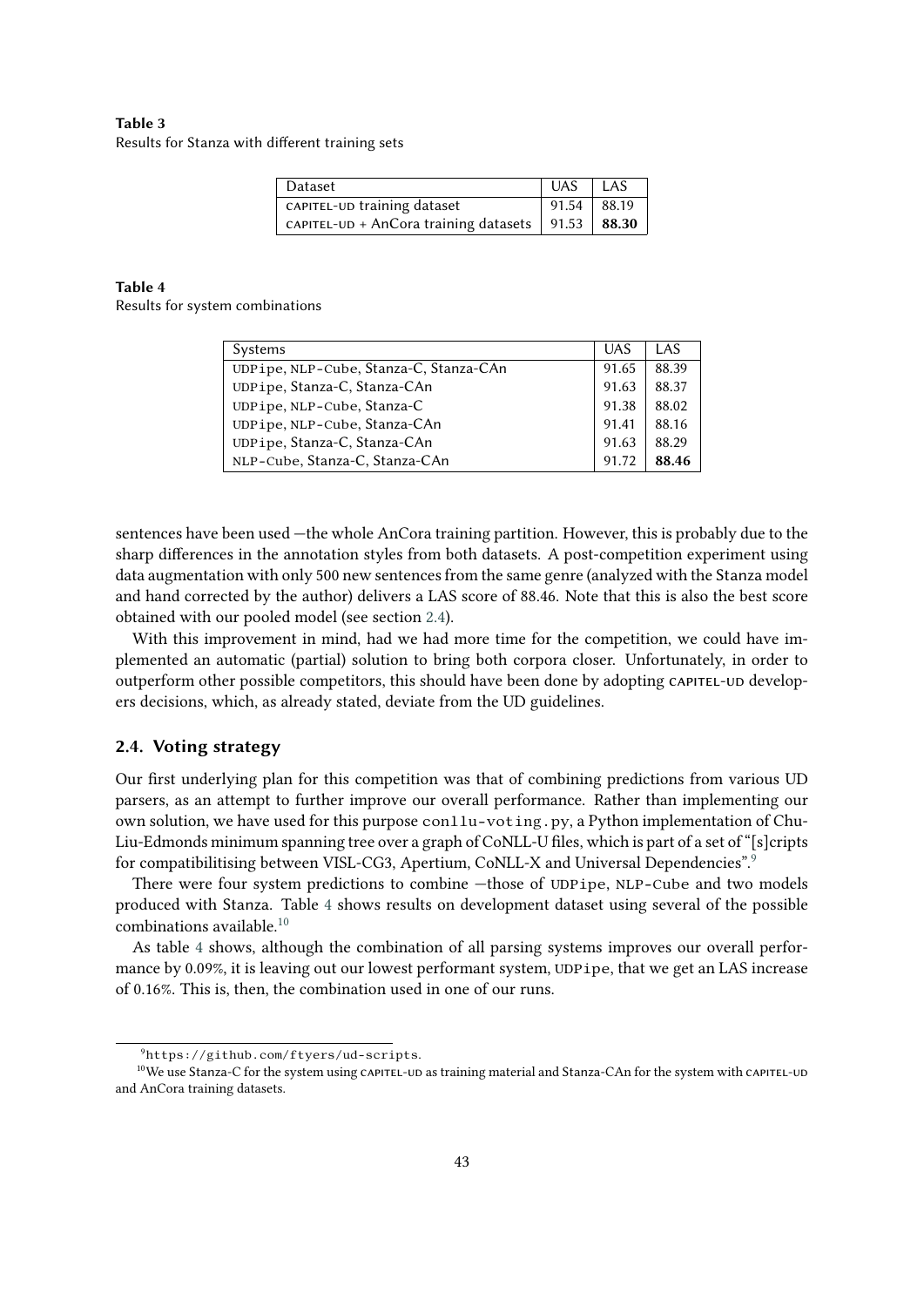<span id="page-5-0"></span>**Table 5** Results for system runs submitted on test dataset

| System | <b>UAS</b> | LAS   |  |  |
|--------|------------|-------|--|--|
| C      | 91.72      | 88.47 |  |  |
| CA     | 91.77      | 88.53 |  |  |
| CACV   | 91.94      | 88.66 |  |  |

## **3. Results and discussion**

The organizers limited the number of runs allowed to be submitted by each participating team to three. System submissions were then arranged according to performance obtained with development material. Hence, system runs from both models built with Stanza (renamed in table [5](#page-5-0) as C and CA) were submitted. Besides, the best of our combinations (CACV) was also submitted. These scores refer to test dataset, and are, thus, our final results in the competition.

It is important to note that none of the models is optimal, since an extremely low early stopping condition of 5 was applied to every model built. Nonetheless, results seem to support the maxim that more data is better data, even in the case of using very heterogeneous training sources. This fact can be observed in the 0.06% LAS improvement of system using both capital-up and AnCora training material, a small improvement due to a low data efficiency that can be attributed to the differing (dependency) annotation styles of the corpora used. If a smaller but tighter dataset is used for data augmentation, the above-mentioned maxim seems to be more neatly supported (0.16% LAS improvement with only 500 new sentences).

Most importantly, however, the use of several parsing models built with different software solutions and adequately combined results in a slight, but promising, performance boost. This is clearly an avenue that needs further exploration.

## **Acknowledgments**

We would like to thank two anonymous reviewers for their careful reading of our contribution and their many insightful comments and suggestions.

This work was first presented under the name Martín Lendínez. This is the pseudonym used by the Spanish writer Mariano Antolín Rato in his translations to Spanish of the Beat Generation North-American writers. The name stemmed as a joke with his friends Juan Cueto and Gonzalo Suárez, who had signed a number of works under the name Claudio Lendínez junior. Martín became a kind of hippie brother for Claudio, a brother with a long and wide professional career. We had used his name in this shared task as a tribute to the wonderful work of Antolín Rato in those times of change in Spain, and more modestly to enlarge Martin's CV. Unfortunately, due to reasons beyond the control of the author, it has been impossible to keep this author name during the whole publishing process.

# **References**

[1] R. McDonald, J. Nivre, Y. Quirmbach-Brundage, Y. Goldberg, D. Das, K. Ganchev, K. Hall, S. Petrov, H. Zhang, O. Täckström, C. Bedini, N. Bertomeu Castelló, J. Lee, Universal Dependency annota-